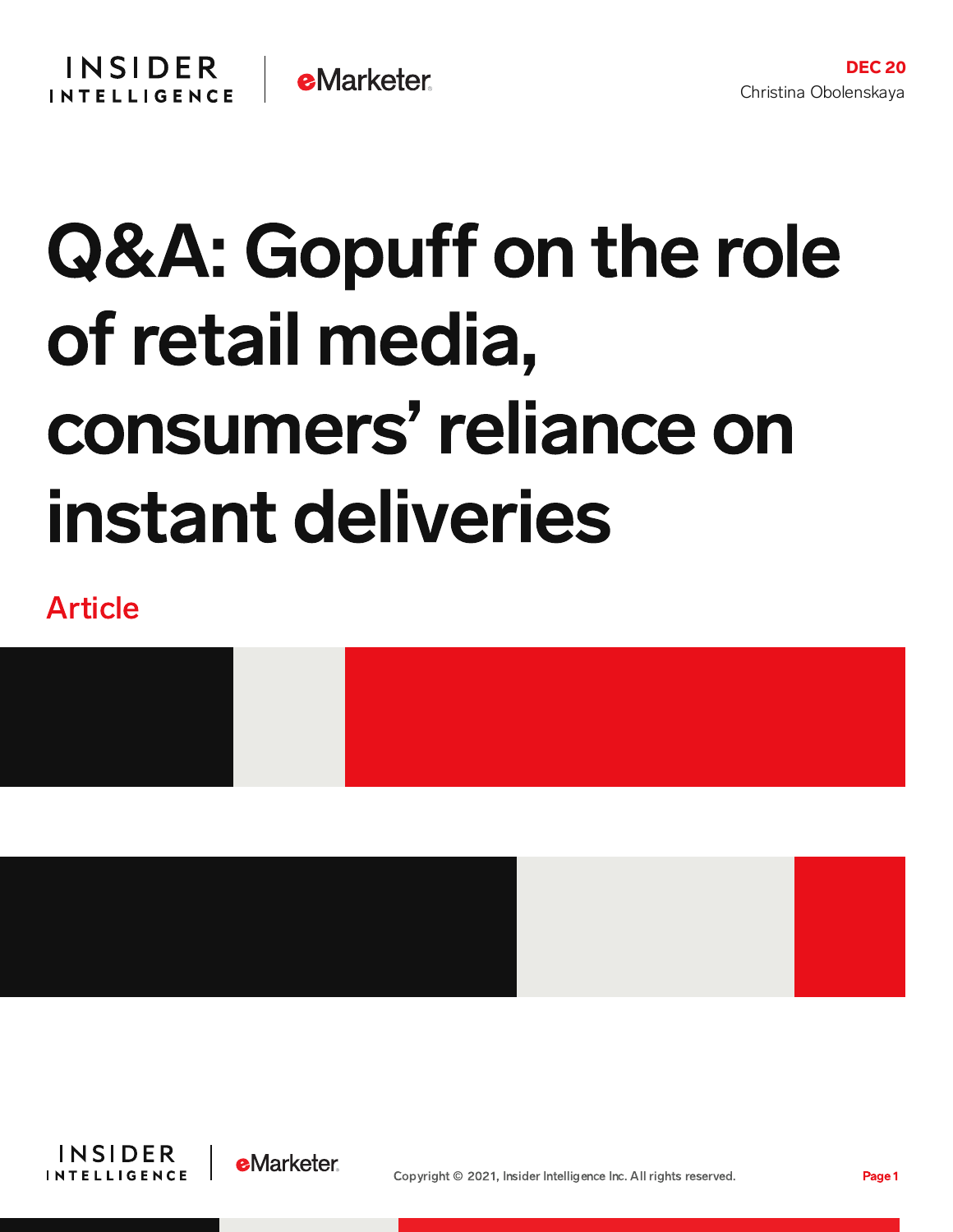# Andy Berman

#### Vice President, Gopuff Marketing Solutions



Insider Intelligence spoke with Andy Berman, vice president of Gopuff Marketing Solutions. Gopuff is a consumer goods delivery company, working to meet consumer demand for instant deliveries of everyday essentials ranging from groceries to cleaning supplies. In the past year, Gopuff partnered with Uber to bring everyday essentials to the Uber Eats platform. Berman



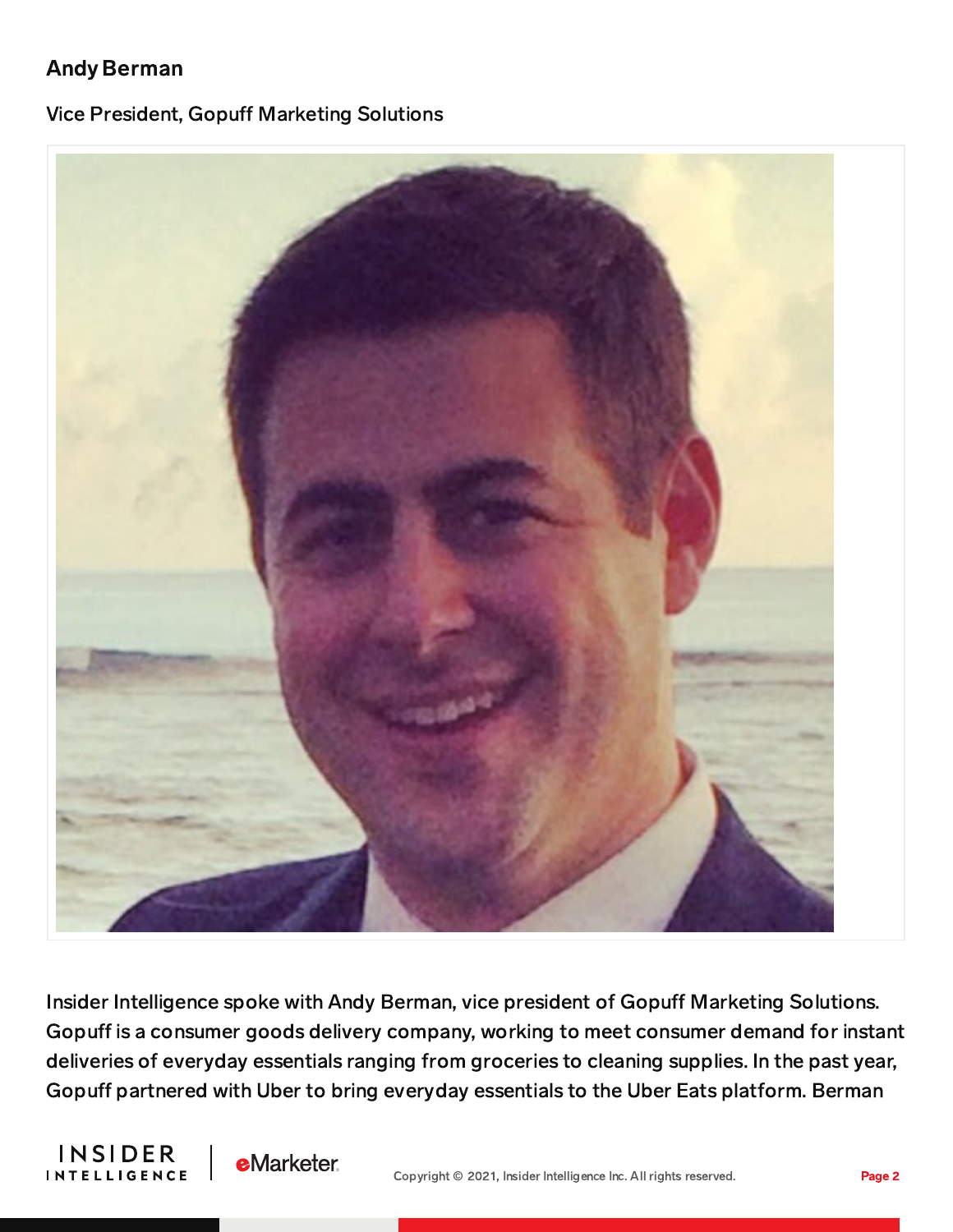oversees all marketing efforts within the brand, and most recently helped launch Gopuff Ad Solutions.

# Insider Intelligence: What are the key objectives with launching Gopuff Ad Solutions?

AB: We want to provide a more relevant, stickier consumer experience that helps our customers discover products that are not only supplied by national brands but also by regional and local brands.

Our main consumer base's media consumption habits are very different from those of older generations. They're watching less TV and streaming. The traditional media outlets are not necessarily ineffective but certainly less effective. If you're capturing our consumers on their phone at the moment when they're making a purchase, you have an opportunity to drive a pretty strong return for that brand.

## II: What will the role of retail media be in the coming years?

AB: The ability to connect media to consumer behavior, build out lifetime value profiles, understand different consumer cohorts more deeply, collect data sets that ultimately can inform how brands go to market—all of that is strengthened by retail media.

Another enormous untapped opportunity within the retail media space is the ability to understand how the digital ecommerce consumer and the physical retail consumer interact with each other. How do you take the impression that is delivered in the ecommerce environment and use it to influence what somebody does in the physical retail environment? It's still the very early days, and I don't think the playbook has been written on that yet.

## II: What retail technologies are you excited for Gopuff to adopt?

AB: You end up getting excited about some really funny stuff when you're in this space. One area of technology is around mapping and driver technology, particularly as Gopuff moves into more densely populated areas like New York City, London, San Francisco, and Los Angeles. The ability to route orders, drivers, and then also do effective order batching becomes important. Earlier this year, we acquired rideOS, which is a company focused on exactly those things—driver routing and order batching—specifically to make us stronger in that area.

Robotics is exciting too, particularly as you think about what the changing nature of the physical store will look like. There's a host of robotics technology that comes into play, as the technology is also pretty deeply connected to the retail media opportunity. Think about the